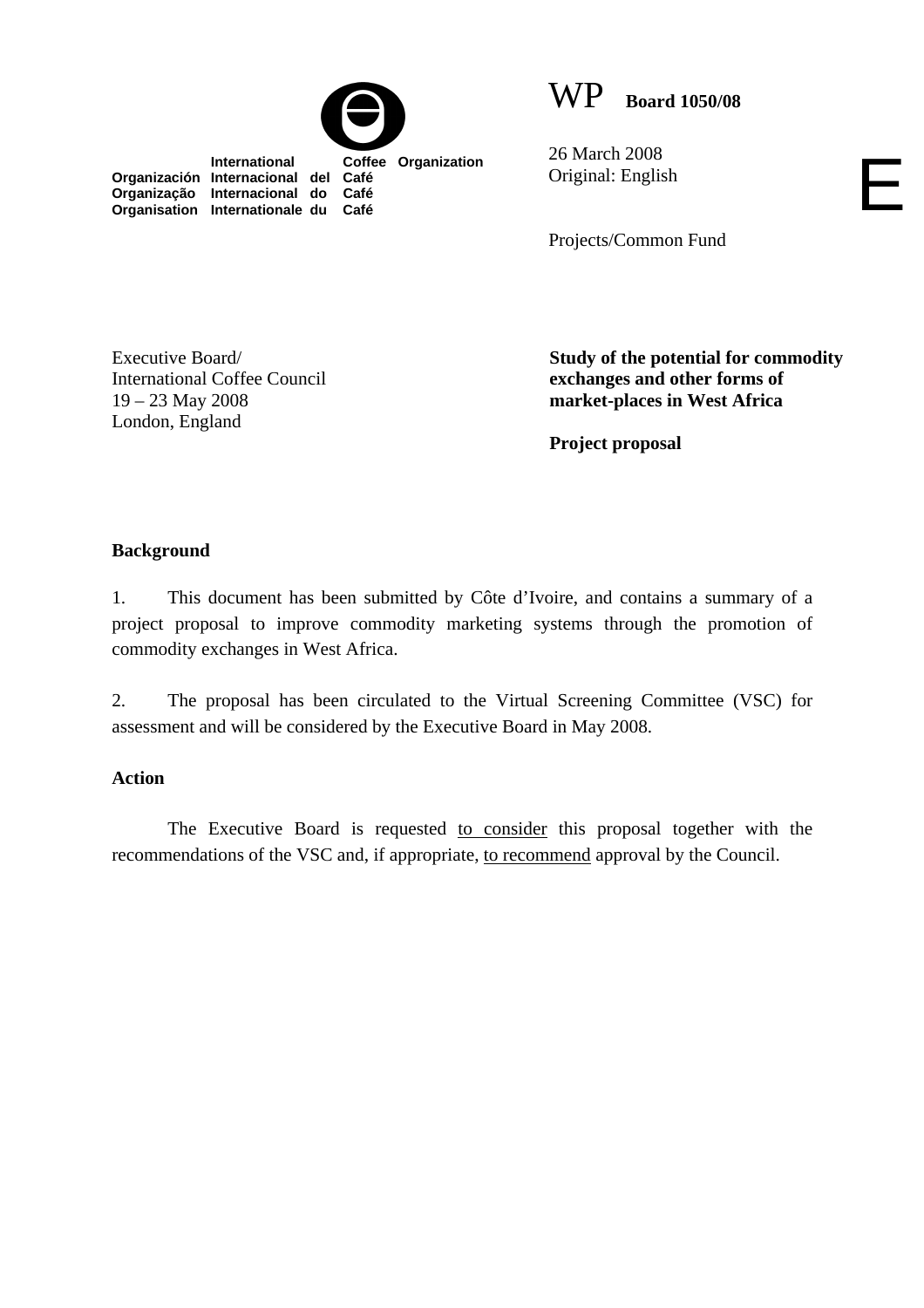# **PROJECT SUMMARY**

| <b>Project title:</b>                     | Study of the potential for commodity exchanges and other<br>forms of market-places in West Africa                                                                                                                                                                                                                                                                                                                                                                                                                                                                 |  |  |
|-------------------------------------------|-------------------------------------------------------------------------------------------------------------------------------------------------------------------------------------------------------------------------------------------------------------------------------------------------------------------------------------------------------------------------------------------------------------------------------------------------------------------------------------------------------------------------------------------------------------------|--|--|
| <b>Duration:</b>                          | Six months                                                                                                                                                                                                                                                                                                                                                                                                                                                                                                                                                        |  |  |
| <b>Location:</b>                          | Cameroon, Côte d'Ivoire, Ghana and Nigeria                                                                                                                                                                                                                                                                                                                                                                                                                                                                                                                        |  |  |
| Nature of the project:                    | Evaluation of the potential and viability for the establishment<br>of local and regional commodity exchanges for coffee and<br>other agricultural products in West Africa                                                                                                                                                                                                                                                                                                                                                                                         |  |  |
| <b>Brief description:</b>                 | study will review the technical, organisational,<br>The<br>institutional and financial requirements for the establishment<br>of commodity exchanges. It will explore the adoption of<br>modern techniques for trading coffee and other commodities<br>locally, regionally and internationally in order to optimize<br>economic benefits to the farmers and the countries concerned.<br>It will make technical recommendations for the organisation,<br>institutional mechanisms and infrastructure of the proposed<br>exchanges as well as any necessary funding. |  |  |
| <b>Estimated total cost:</b>              | The estimated cost of the project is US\$106,000. This<br>includes consultancy costs, editing and dissemination of<br>reports to the authorities of participating countries                                                                                                                                                                                                                                                                                                                                                                                       |  |  |
| <b>Financing sought</b><br>from the Fund: | Grant:<br>US\$93,500 (fast-track)                                                                                                                                                                                                                                                                                                                                                                                                                                                                                                                                 |  |  |
| <b>Counterpart contributions:</b>         | Total:<br>US\$12,500                                                                                                                                                                                                                                                                                                                                                                                                                                                                                                                                              |  |  |
|                                           | Cameroon:<br>US\$3,500<br>Côte d'Ivoire: US\$6,500<br>US\$2,500<br>Nigeria:                                                                                                                                                                                                                                                                                                                                                                                                                                                                                       |  |  |
| <b>Project Executing Agency:</b>          | Consultant – to be determined                                                                                                                                                                                                                                                                                                                                                                                                                                                                                                                                     |  |  |
| <b>Supervisory Body:</b>                  | International Coffee Organization (ICO)                                                                                                                                                                                                                                                                                                                                                                                                                                                                                                                           |  |  |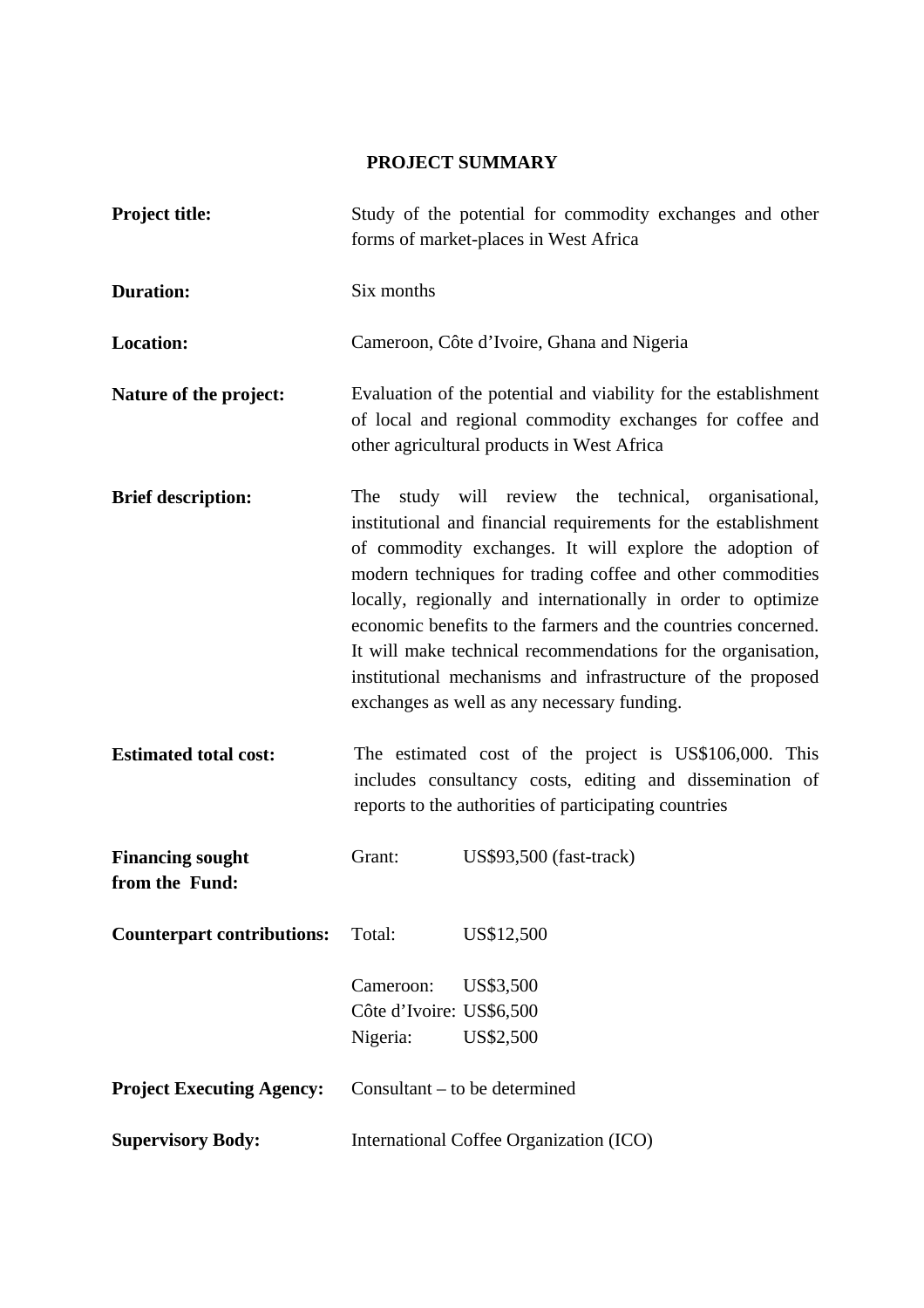| <b>Collaborating institutions:</b> | Cameroon:    | Office national du café et cacao (ONCC)                    |
|------------------------------------|--------------|------------------------------------------------------------|
|                                    |              | Côte d'Ivoire: Autorité de régulation du café-cacao (ARCC) |
|                                    |              | Fonds de régulation café-cacao (FRC)                       |
|                                    | Nigeria:     | Federal Ministry of Commerce and Industry                  |
|                                    |              |                                                            |
| <b>Estimated starting date:</b>    | October 2008 |                                                            |

#### **Project rationale and objectives**

The study will thoroughly review the potential offered by commodity exchanges and other forms of market-places to producers in West Africa. A commodity exchange would provide an opportunity for stakeholders to meet, and a physical market for buyers and sellers could significantly reduce transaction costs as well as contribute to improving quality and promoting the standardization of transactions. Market information would be available to all stakeholders, and increase security for buyers and the financial sector who would have reduced risks with improved access to information.

#### **Project components**

The main components of the project are:

| <b>Component 1:</b> Identification and analysis of the existing trading and marketing systems in |
|--------------------------------------------------------------------------------------------------|
| each country by commodity.                                                                       |
| <b>Component 2:</b> Assessment of the suitability of existing legal and regulatory frameworks.   |
| <b>Component 3:</b> Institutional arrangements required to set up a national commodity exchange. |
| <b>Component 4:</b> Assessment of the capacity of farmers' organizations.                        |
| <b>Component 5:</b> Assessment of financial feasibility.                                         |
|                                                                                                  |

## **Terms of reference for the study**

The consultant will prepare a report outlining the main conclusions and recommendations, based on existing and foreseeable demand for a regional commodity exchange. It will determine the exact nature of the system to be set up in terms of trading methods, products and contracts, operational matters, institutional set-up, information systems on prices and transactions, transaction and payment clearing and the role of warehousing and shipping. The consultant will evaluate the commercial and financial conditions, in particular, pricing, forms of contract, sequential deliveries, packing, sampling, quality control and certification, prefinancing, administrative and payment procedures, warehouse systems and availability of finance. The consultant will also propose how business linkages can be established between national/regional commodity exchanges and other international commodity exchanges.

 $-2-$